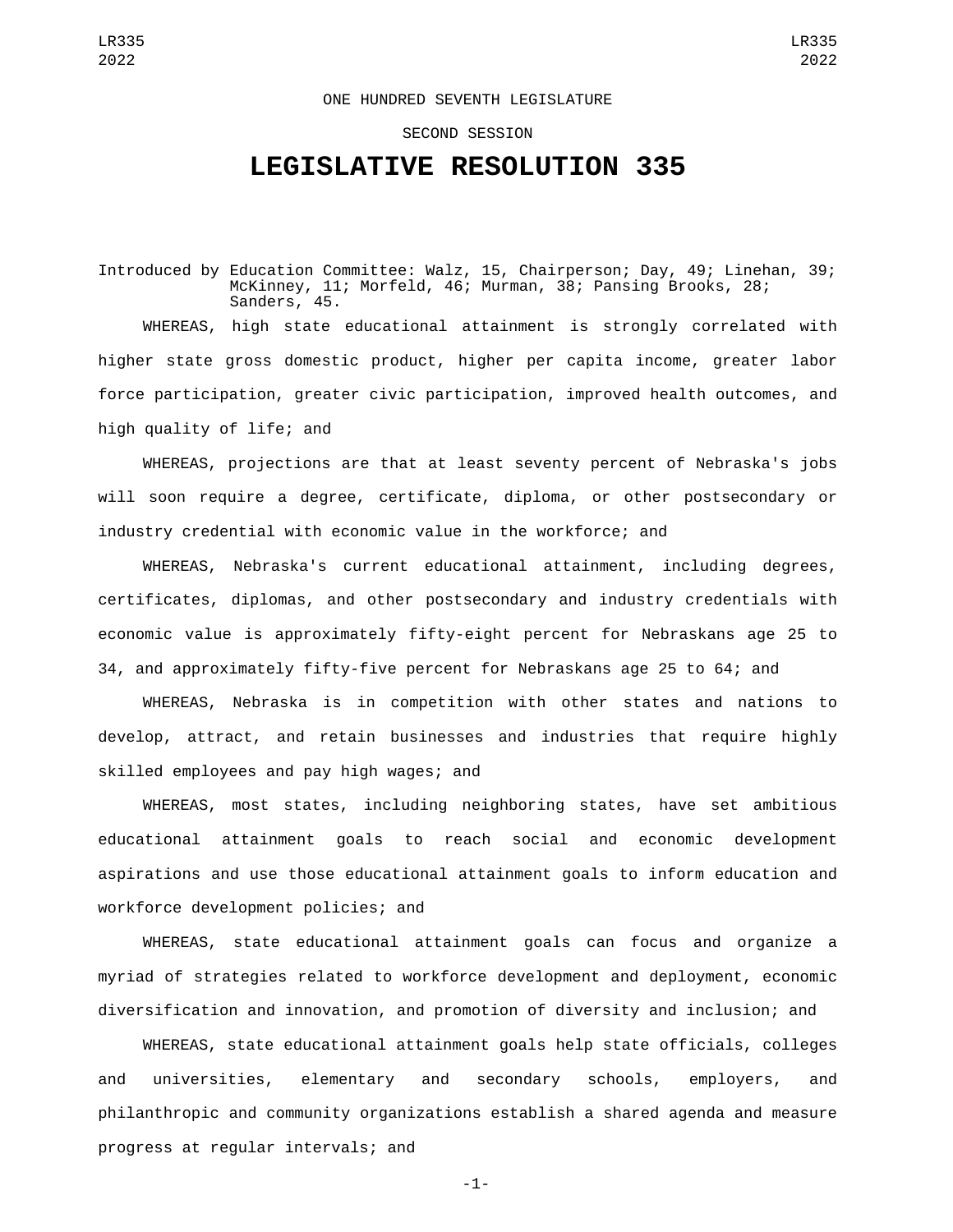WHEREAS, a state educational attainment goal is in the spirit, and touches every aspect, of Nebraskans' aspirations for job growth, vibrant communities, attracting and retaining young people, income growth, and growth in innovation.

NOW, THEREFORE, BE IT RESOLVED BY THE MEMBERS OF THE ONE HUNDRED SEVENTH LEGISLATURE OF NEBRASKA, SECOND SESSION:

1. That the Legislature declares it is the goal of the State of Nebraska that at least seventy percent of 25 to 34 year-old Nebraskans have a degree, certificate, diploma, or other postsecondary or industry-recognized credential with economic value by 2030.

2. That the Legislature encourages the Board of Regents of the University of Nebraska, the Board of Trustees of the Nebraska State Colleges, the Board of Governors of each community college area, the State Board of Education, and the Coordinating Commission for Postsecondary Education to adopt the seventy percent attainment goal as evidence of their support for such goal.

3. That the Legislature recognizes the strong contributions of Nebraska's private and parochial schools and independent colleges and universities to the educational attainment of Nebraskans and encourages their support of the seventy percent attainment goal.

4. That the Legislature finds that disparities in educational attainment impede individual and collective well-being and prosperity and must be reduced and eliminated to meet a seventy percent attainment goal.

5. That the Legislature declares that certain fields of study, including science, technology, engineering, manufacturing, agriculture, healthcare, and teaching, have particular strategic importance for the state's ongoing prosperity and encourages schools, colleges, universities, businesses, and community partners to join with the state to increase credential attainment in those fields.

6. That the Legislature encourages recent Nebraska high school graduates to continue their education in Nebraska postsecondary institutions and commends Nebraska postsecondary institutions for their efforts to enroll students from outside the state as a means of meeting the state's goal of growing a larger

LR335 2022

-2-